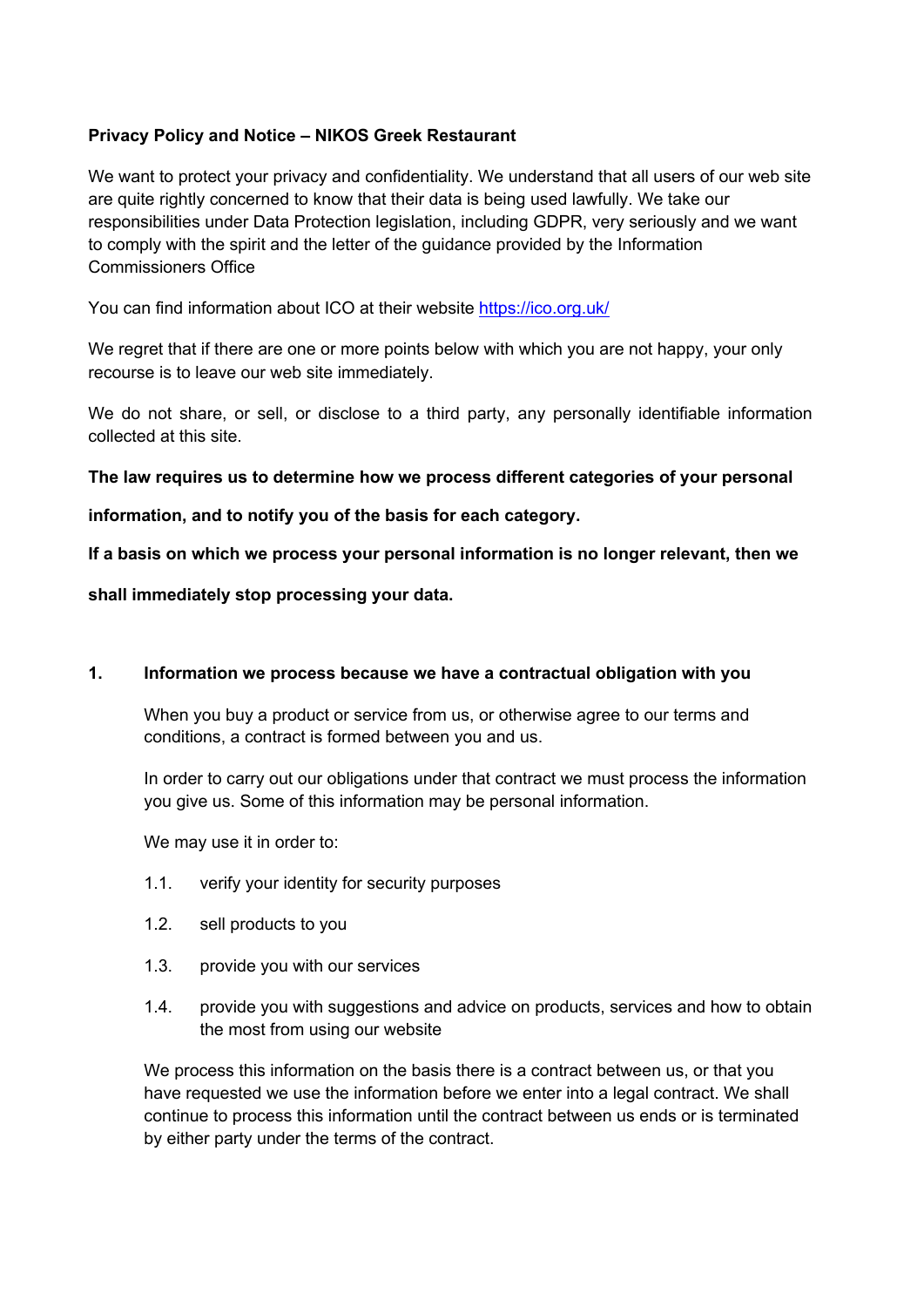# **2. Information we process with your consent**

Where there is no contractual relationship between us, such as when you browse our website or ask us to provide you more information about our business, including our products and services, you provide your consent to us to process information that may be personal information.

Wherever possible, we aim to obtain your explicit consent to process this information, for example, by asking you to agree to our use of cookies.

Sometimes you might give your consent implicitly, such as when you send us a message by e-mail to which you would reasonably expect us to reply.

Except where you have consented to our use of your information for a specific purpose, we do not use your information in any way that would identify you personally.

We continue to process your information on this basis until you withdraw your consent, or it can be reasonably assumed that your consent no longer exists.

You may withdraw your consent at any time by instructing us nikoscastledouglas@gmail.com

## **3. Information we process because we have a legal obligation**

We are subject to the law like everyone else. Sometimes, we must process your information in order to comply with a statutory obligation. This can include your personal information.

# **4. Website usage information**

We may use software embedded in our website (such as JavaScript) to collect information about pages you view and how you have reached them, what you do when you visit a page, the length of time you remain on the page, and how we perform in providing content to you. We do not associate such information with an identifiable person.

# **5. Cookies**

Cookies are small text files that are placed on your computer's hard drive through your web browser when you visit any web site. They are widely used to make web sites work, or work more efficiently, as well as to provide information to the owners of the site.

Like all other users of cookies, we may request the return of information from your computer when your browser requests a web page from our server. Cookies enable our web server to identify you to us, and to track your actions and the pages you visit while you use our website. The cookies we use may last for a single visit to our site (they are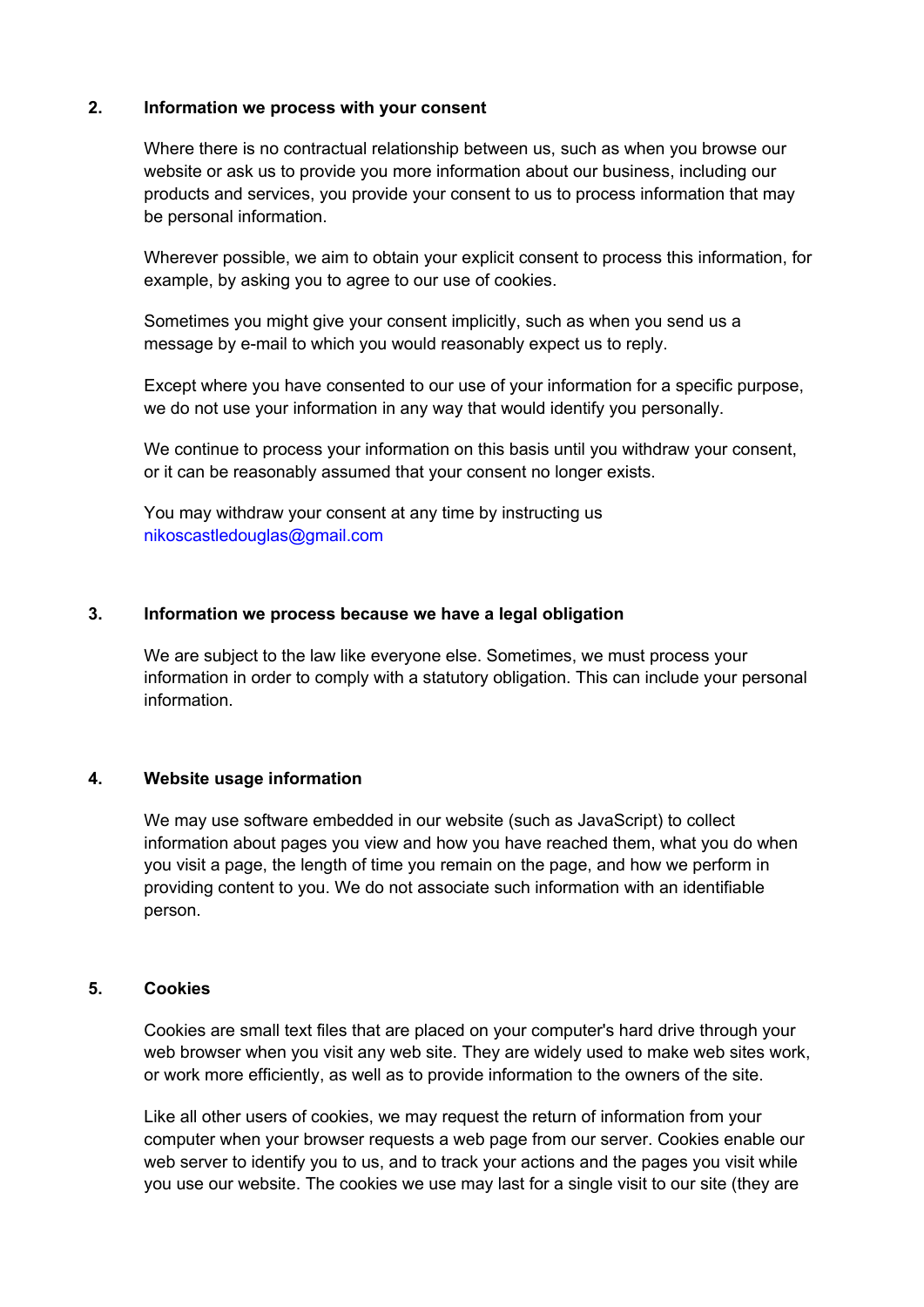deleted from your computer when you close your browser) or may remain on your computer until you delete them or until a defined period has passed.

Although your browser software enables you to disable cookies, we recommend that you allow the use of cookies to take advantage of the features of our website that rely on their use. If you prevent their use, you will not be able to use all the functionality of our website.

Here are the ways we use cookies:

to record whether you have accepted the use of cookies on our web site. This is solely to comply with the law. If you have chosen not to accept cookies, we will not use cookies for your visit, but unfortunately, our site will not work well for you.

to allow essential parts of our web site to operate for you.

to operate our content management system.

to operate the online notification form - the form that you use to contact us for any reason. This cookie is set on your arrival at our web site and deleted when you close your browser.

to enhance security on our contact form. It is set for use only through the contact form. This cookie is deleted when you close your browser.

to collect information about how visitors use our site. We use the information to improve your experience of our site and enable us to increase sales. This cookie collects information in an anonymous form, including the number of visitors to the site, where visitors have come to the site from, and the pages they visited.

to store your personal information so that you do not have to provide it afresh when you visit the site next time.

to enable you to watch videos we have placed on YouTube. YouTube will not store personally identifiable cookie information when you use YouTube's privacyenhanced mode.

#### **6. Complaining**

When we receive a complaint, we record all the information you have given to us. We use that information to resolve your complaint. If your complaint reasonably requires us to contact some other person, we may decide to give to that other person some of the information contained in your complaint.

We may also compile statistics showing information obtained from this source to assess the level of service we provide, but not in a way that could identify anyone.